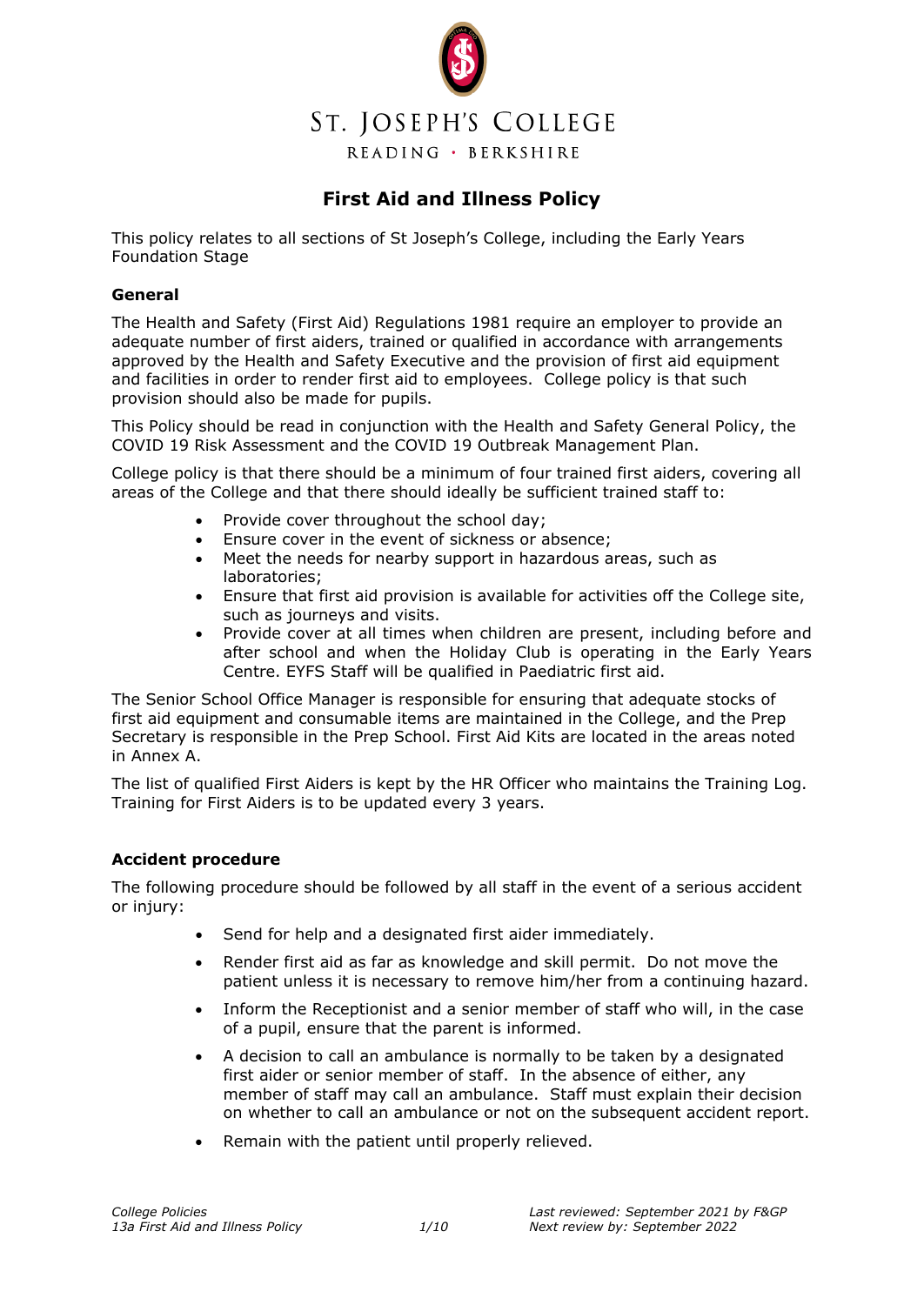

READING · BERKSHIRE

- Where appropriate ascertain to which hospital the patient is being taken by the ambulance and inform the Receptionist. The first aider or another member of staff will accompany the patient and will stay (in the case of a pupil) until a parent arrives.
- Immediately after the incident, write down the facts as observed, recording the date and time. This will be of assistance when completing the electronic accident/illness report available on the College Home Page. The Bursar is responsible for reporting any notifiable Accidents and Incidents via the Reporting of Accidents and Incidents at Work Regulations 2013 (RIDDOR) Online system to the Health and Safety Executive. The Bursar is responsible for ensuring that accidents are correctly recorded in the electronic accident book and that these are reviewed by the H&S Committee each term.
- Where possible, parental consent to surgery or medical treatment should be obtained at the time that the parent is informed of the accident. The ambulance is not to be delayed until the parent has arrived at school, nor is the decision to call an ambulance to be delayed until the parent has arrived.
- A student sustaining any form of injury to the eye (whether or not it has been possible to give First Aid treatment) should be immediately referred to a doctor either locally or at the nearest hospital casualty department for immediate advice regarding the appropriate treatment.
- All head and neck injuries are to be treated as serious until a competent first aid assessment has been carried out or medical attention sought. In all instances of head injuries a Head Injury form should be raised and sent home with the student.

Parents will be asked to complete a form as soon as possible after the admission to the school, giving information on where they can be contacted in an emergency. Tutors/Class teachers are to inform the Registrar of any notified change to parents' contact details.

It is essential if any member of staff suspects that there has been a non-accidental injury to a student that they report this immediately to the Deputy Head Pastoral/Deputy Head (Prep), who will inform the Head.

All staff should be aware of the general principles of First Aid in case of asthma, anaphylaxis or epileptic attack, separate guidelines for each of which are contained in the Staff Handbook.

#### **Illness**

#### **Cardiac Arrest**

In case of suspected Cardiac Arrest, 2x automatic Defibrillator packs are located in Prep Reception for use in the Prep and EYC. A further Defibrillator pack is located in the Senior School Reception for use in the Senior School.

**Minor illness and injury**. Pupils found to be ill in the College or ailing in such a way as to interfere with their work should be sent home, provided that it is known there is a responsible person there to look after them. Otherwise, they should be rested in the school sick rooms until they can be safely sent home. Pupils sent home with sickness or diarrhoea should not return to school until 24 hours after the last incidence of sickness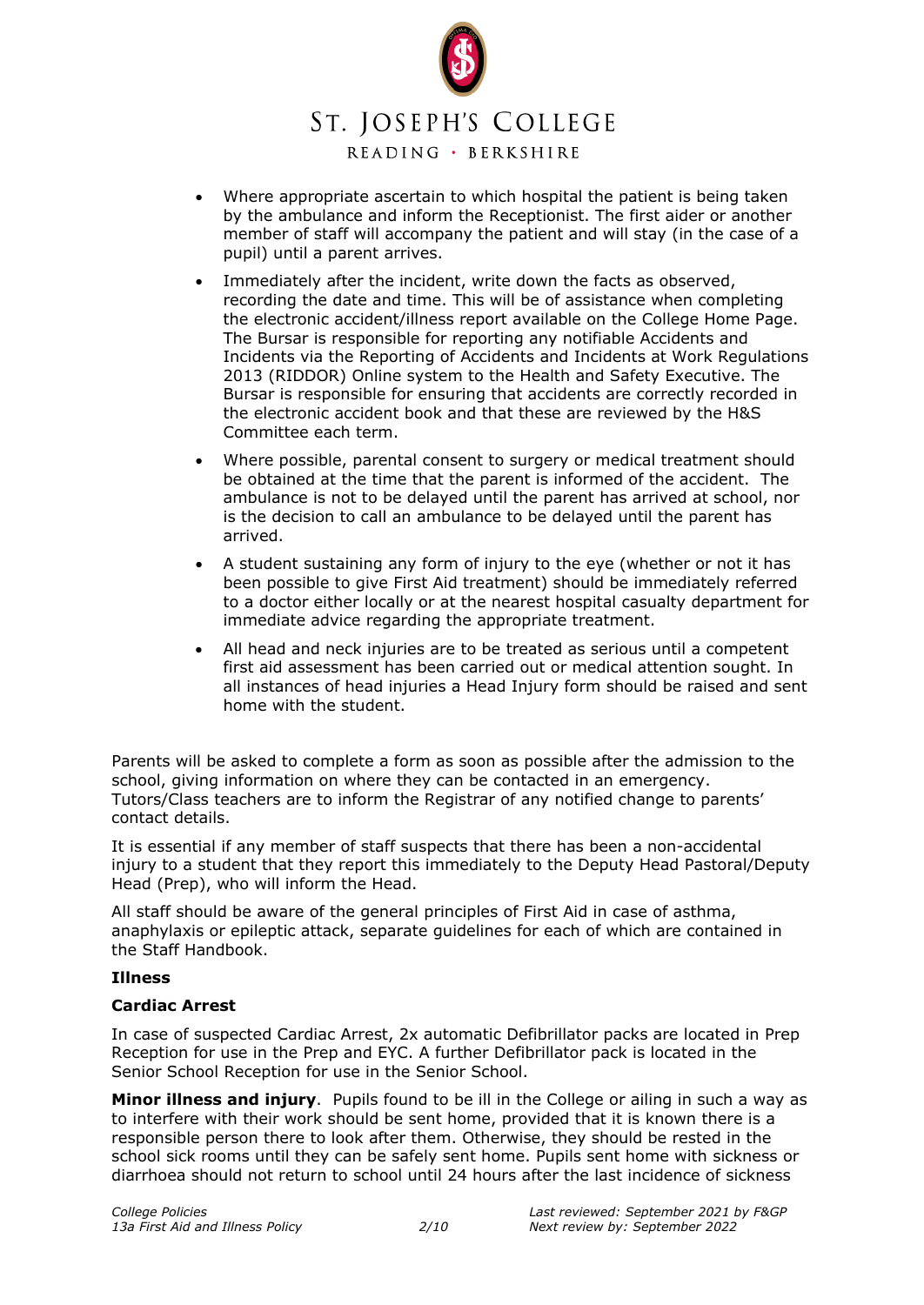

READING · BERKSHIRE

or diarrhoea. Pupils with slight cuts, scratches, and bruises, who need more than the first aid that can be given at the College, should be referred to their family doctor unless the need for treatment is sufficiently urgent to justify a direct referral to a hospital casualty department. Similarly, pupils with conditions such as skin diseases and discharging ears should be referred as above. All these incidents are to be recorded by the Senior School Office Manager /Prep Secretary.

**Spillages of Bodily Fluids.** In instances of spillages of bodily fluids the Estates Bursar should be alerted immediately to arrange clearance, utilising specialist absorbent crystals which are to be disposed of as medical waste. Staff managing spillages of bodily fluids must wear disposable gloves to minimise the spread of infection.

**Giving medicines at the College**. There are occasional circumstances in which children may be prescribed or recommended medicine to be taken during the school day even though a doctor regards them as fit to attend school. The College must be informed in writing of all pupils who are required to take medication for a prescribed time in college, which must include the need for it (doctor's prescription or recommendation) and other factors (storage, safety risk etc.). Parents must provide, when sending medicine into the College, suitable non-breakable containers which are labelled with the name of the student and the name of the drug and the required dosage. Arrangements will be made depending on the age and medical requirements involved. All medication must be kept in receptions in either the Prep or Senior School, with the members of staff who are responsible for first aid provision. The Senior School Office Manager and Prep Secretary are responsible for holding all medicines brought to the College.

Certain pupils, such as those with asthma, diabetes or severe allergies, may need to have medication (e.g. inhalers, Auto injectors) readily available to hand in case they suffer an attack. Such pupils, or their teachers in the case of very young children, will retain their medicines, provided this has been agreed with the parents. Heads of Section/Deputy Head (Prep) and Tutors/Class teachers should alert other staff of any pupils with medical problems which may require special treatment in emergencies. It is the pupil's responsibility to carry his/her own asthma inhaler and emergency medicines e.g. Epipens on them at all times and a second set is kept in the Prep School Medical Room and the Senior School staff room. It is the responsibility of the parent/ carer to ensure that the medication is in date and is replaced when necessary.

Please see Policies 2.11 and 2.12 for specific guidance on Asthma and Epipen Use. Any issue of medicine to a pupil by the Senior School Office Manager or Prep Secretary is to be recorded on SIMS.

**Pain-relieving drugs**. Pain relieving drugs may only be administered with express parental permission, each issue being recorded on SIMS. Under no circumstance should any pupil be in possession of any pain-relieving drug whilst on the College premises or for any College activity off the premises such as an educational visit.

**Pupils with known medical conditions**. Parents are asked if there are any known medical conditions at the time of the pupil's admission. Deputy Head Pastoral/Deputy Head (Prep) are responsible for ensuring that relevant members of staff are informed, and are aware of any particular requirements and that these are recorded on Sims. Parents are given a medical form to update at the beginning of each academic year.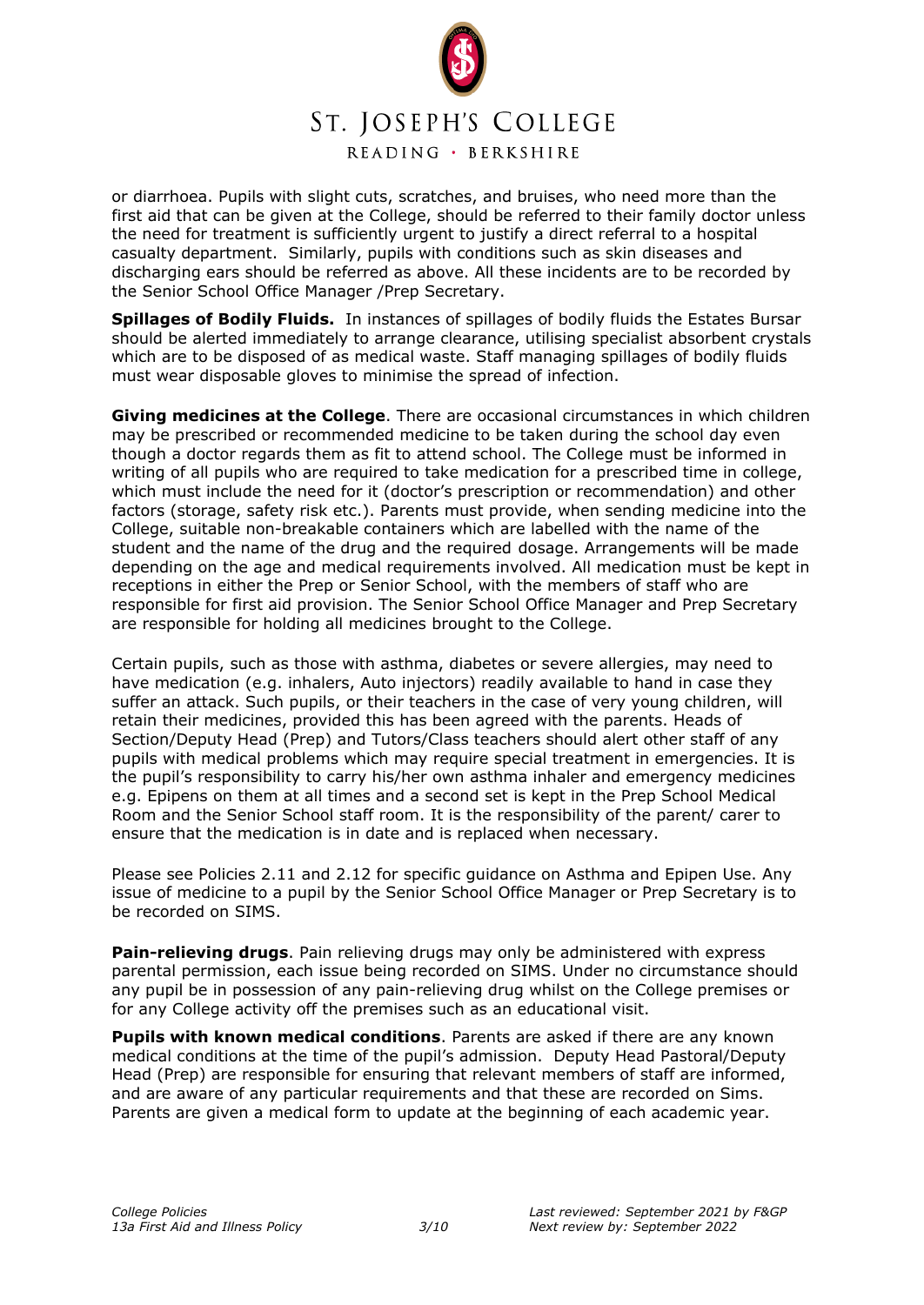

#### **EYFS**

There must always be a member of staff with current paediatric first aid training on site when EYFS children are present. A member of staff with current paediatric first aid training must accompany EYFS children on any trip or outing off site. Written permission must be obtained for any medication administered to an EYFS child, and their parent must be informed of the timing the same day it is administered or as soon as reasonably practicable. Any accident or injury to an EYFS child and the first aid they have received must be reported to their parent the same day or as soon as reasonably practicable.

#### **Substance Misuse**

All staff should be alert for any behavioural symptoms or other clues which might indicate solvent or other substance abuse by a pupil. If suspicions are aroused, the Deputy Head Pastoral/ Deputy Head (Prep) should be informed. The pupil should not be informed of the suspicions. See also the College's Substance Misuse Policy.

#### **Notifiable Diseases**

Parents are required to inform the College should their child contract any notifiable diseases under the Public Health (Control of Disease) Act 1984 and the Health Protection (Notification) Regulations 2010.

#### References:

- 1. The Reporting of Injuries, Diseases and Dangerous Occurrences Regulations 2013 (RIDDOR)
- 2. Incident Reporting in Schools (accidents, diseases and dangerous occurrences) EDIS(rev2) HSE 2012 [www.hse.gov.uk/pubns/edis1.htm](http://www.hse.gov.uk/pubns/edis1.htm)

#### Annexes:

- A. Location of First Aid Kits
- B. Contents of First Aid Kits

#### Appendices:

- 1. Policy on Asthma
- 2. Policy on Use of Epipen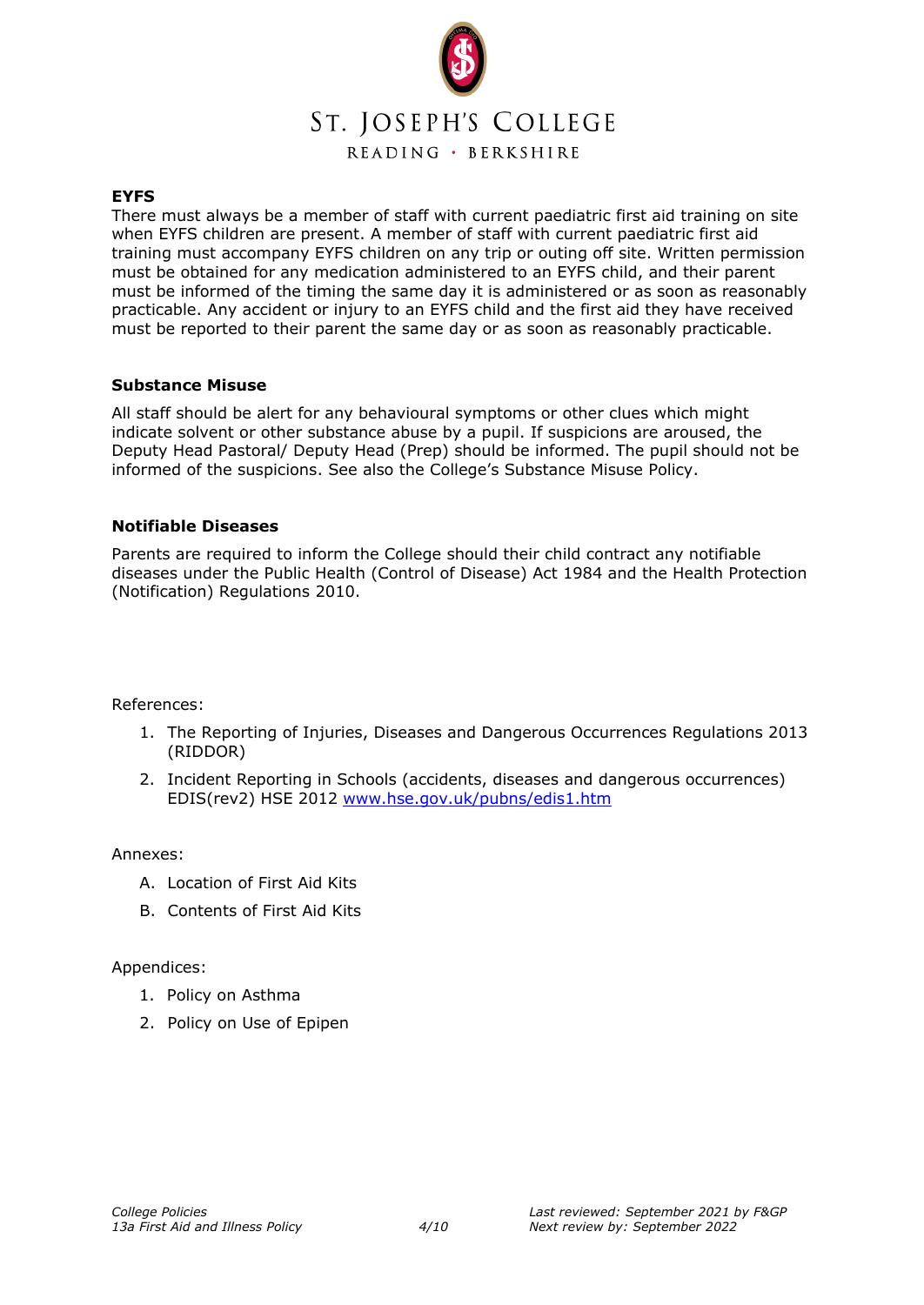

# **ANNEX A**

# **Location of First Aid Boxes St Joseph's College**

| Location                  |                      | <b>First Aid Box</b>            |
|---------------------------|----------------------|---------------------------------|
| <b>Senior School</b>      |                      |                                 |
| Deputy Head (Pastoral)    |                      |                                 |
| Office                    | <b>Ground Floor</b>  | <b>Small Box</b>                |
| <b>Bursary</b>            | <b>Ground Floor</b>  | Various                         |
| Senior Reception          | <b>Ground Floor</b>  | Defibrillator                   |
| <b>College Hall</b>       | <b>Ground Floor</b>  | Large Kit Box                   |
| Science Prep Room         | <b>Ground Floor</b>  | None                            |
| Science Prep Room         | <b>First Floor</b>   | Large Kit Box                   |
| <b>Biology Lab</b>        | <b>Ground Floor</b>  | Large Kit Box                   |
| Junior Lab                | <b>First Floor</b>   | None                            |
| Chemistry Lab             | <b>First Floor</b>   | None                            |
| Physics Lab               | <b>First Floor</b>   | None                            |
| Technology                | Second Floor         | small kit                       |
| Art                       | <b>First Floor</b>   | small kit                       |
| <b>Textiles</b>           | <b>First Floor</b>   | small kit                       |
| P.E. Office               | <b>Ground Floor</b>  | small kit                       |
| College Gym               | <b>Ground Floor</b>  | <b>Wooden Box</b>               |
| Food Tech                 | <b>Ground Floor</b>  | Wooden Box (Blue Plasters)      |
| Music                     | <b>First Floor</b>   | <b>Small Box</b>                |
| Maintenance               | Workshop             | small kit                       |
| Kitchen                   | Kitchen              | Thomas Franks supplies & checks |
| <b>Staff Room</b>         | <b>Ground Floor</b>  | Large Kit Box                   |
| <b>Staff Room</b>         | <b>School Trips</b>  | small kit                       |
| <b>Chalk Hills</b>        | <b>Changing Room</b> | <b>Small Box</b>                |
| <b>Swimming Pool</b>      | Corridor             | Wooden Box                      |
| MINI BUS 1                |                      | Soft Bag                        |
| <b>MINI BUS 2</b>         |                      | Soft Bag                        |
| <b>MINI BUS 3</b>         |                      | Soft Bag                        |
| <b>Prep School</b>        |                      |                                 |
| Prep Medical Room         | Prep School          | 2 x Small Boxes                 |
| <b>Early Years Centre</b> | Prep School          | Large Kit Box                   |
| Prep Reception            |                      | Defibrillator                   |
| Prep Reception            |                      | Defibrillator                   |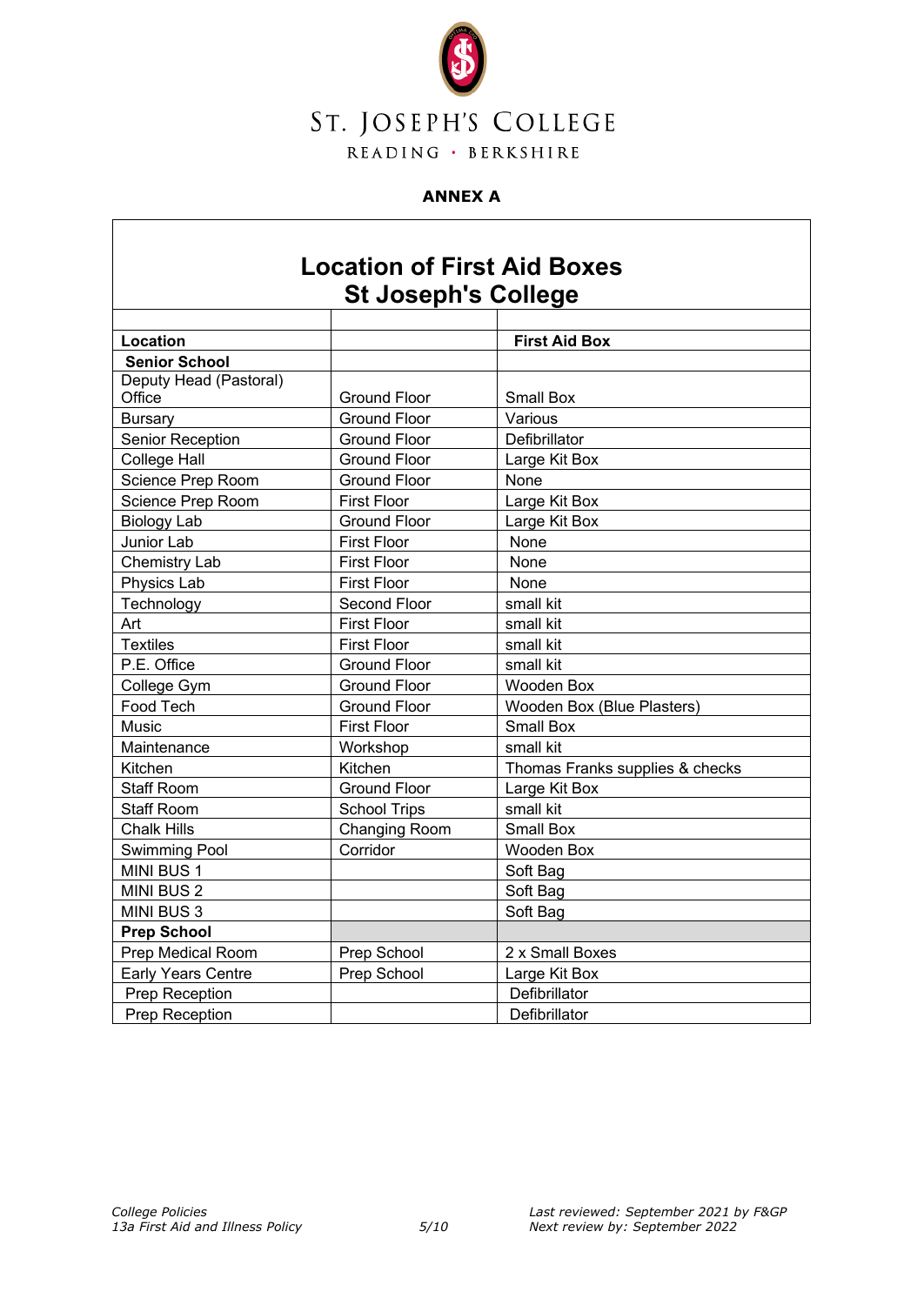

#### **ANNEX B**

| <b>Contents of First Aid Boxes</b> |                |                                                                              |                                                                                    |              |  |
|------------------------------------|----------------|------------------------------------------------------------------------------|------------------------------------------------------------------------------------|--------------|--|
| <b>LARGE</b>                       | <b>SMALL</b>   | <b>Description</b>                                                           | <b>Notes</b>                                                                       | <b>Stock</b> |  |
| 1                                  | 1              | First Aid At Work leaflet                                                    | Guidance card - noting the most<br>important emergency procedures                  | OK.          |  |
| 40                                 | $*20$          | Individually wrapped sterile<br>adhesive dressings                           | for small cuts                                                                     |              |  |
| 10                                 | 5              | Primapore                                                                    |                                                                                    |              |  |
| 5                                  | $\overline{2}$ | Sterile eye pads                                                             | with bandage attached                                                              | OK           |  |
| 1                                  | 4              | triangular bandages                                                          | Sterile - can be used as a pad to stop<br>bleeding, large injuries or as a bandage | OK           |  |
| 1                                  | 1              | pack of safety pins                                                          |                                                                                    | OK           |  |
| 12                                 | 6              | Medium wound dressings                                                       | Sterile unmedicated dressing pad with<br>bandage attached to it                    | OK           |  |
| 5                                  | $\overline{2}$ | Large wound dressings                                                        | Sterile unmedicated dressing pad with<br>bandage attached to it                    | OK           |  |
| 10                                 | 5              | pairs of disposable gloves                                                   | non allergenic, not latex                                                          | <b>OK</b>    |  |
| 5                                  | $\overline{2}$ | clinical waste bags                                                          |                                                                                    | OK           |  |
| 1                                  | 1              | CPR barrier protection                                                       |                                                                                    |              |  |
| 16                                 | 8              | antiseptic wipes                                                             |                                                                                    | <b>OK</b>    |  |
|                                    |                | <b>Extra items</b>                                                           |                                                                                    |              |  |
| $\overline{c}$                     | $\overline{2}$ | sick bags                                                                    |                                                                                    | <b>OK</b>    |  |
| 1                                  | 1              | Tubi grip                                                                    |                                                                                    | OK           |  |
| 1                                  | 1              | roll of micropore                                                            |                                                                                    | <b>OK</b>    |  |
| 5                                  | $\mathbf 0$    | sanitary towels                                                              |                                                                                    | <b>OK</b>    |  |
| $\overline{2}$                     | $\mathbf 0$    | Tampax                                                                       |                                                                                    | OK           |  |
| 5                                  | 3              | asthma bags                                                                  |                                                                                    | <b>OK</b>    |  |
| <b>Additional items for:</b>       |                |                                                                              |                                                                                    |              |  |
| School trips                       |                | paracetamol, sun cream,<br>sanitary items                                    |                                                                                    |              |  |
| *Kitchen                           |                | Blue plasters, eye wash<br>solution, burns spray, body<br>fluid spillage kit |                                                                                    |              |  |
| Maintenance                        |                | <b>Blue plasters</b>                                                         |                                                                                    |              |  |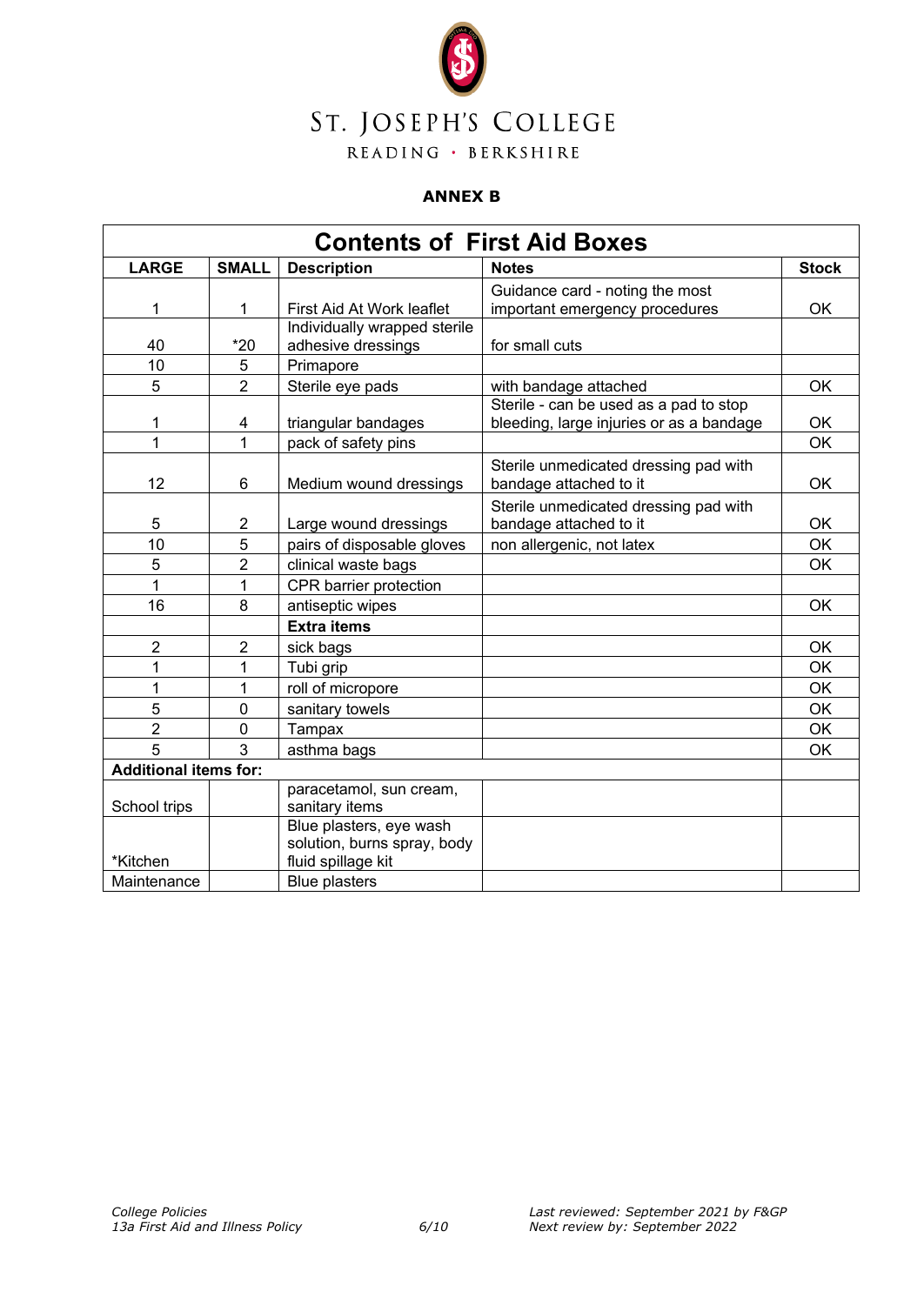

# **Appendix 1**

# **POLICY ON ASTHMA**

Asthma is on the increase. At least 10% of school age children have asthma. From puberty onwards, boys and girls are equally affected. Many teenagers with asthma are reluctant to admit they have asthma and may not use their inhalers as often or as well as they should.

Inhalers are used for two main reasons: to relieve an acute asthma attack, eg Salbutamol (Ventolin) or Terbutaline or to prevent an asthma attack from coming on, eg sodium chromogylcate (Intal) or inhaled steroids - Becotide, Pulmicort and Flixotide.

Asthmatic children must have immediate access to the first type of inhaler if they become wheezy or tight-chested. Exercise makes many asthmatic children cough or wheeze; they should use their inhaler BEFORE exercise, repeating as necessary during exercise. They should be encouraged to join in all sports but to do "warming up" exercises first. Given the right treatment nearly all asthmatics can lead full and normal lives.

The pupil should keep their inhaler with them at all times. We will try to ascertain from parents a pro-forma with details of the inhaler dose and GP and parents' telephone number. If possible, a second inhaler should be kept at school in case the pupil forgets to bring their own.

In the Prep School some children may have their inhalers held at in the Medical Room depending on the age of the child and parental wishes. All children will have their inhalers for activities such as Physical Education.

# **Guidelines**

- If a pupil has an attack they should use their inhaler
- They should be found somewhere quiet to sit, outside the classroom, the corridor if appropriate, but someone should be in attendance
- A member of staff should send for assistance from a first aider or a senior member of staff if there seems to be no improvement in the pupil.

# **When to call for medical help**

- Call a doctor immediately if the child is no better 15 minutes after repeating the normal relieving inhaler treatment
- If the pupil is distressed and unable to put words together
- Is getting exhausted
- Has a pulse rate faster than 120 beats per minute

If a doctor cannot be reached quickly call an ambulance.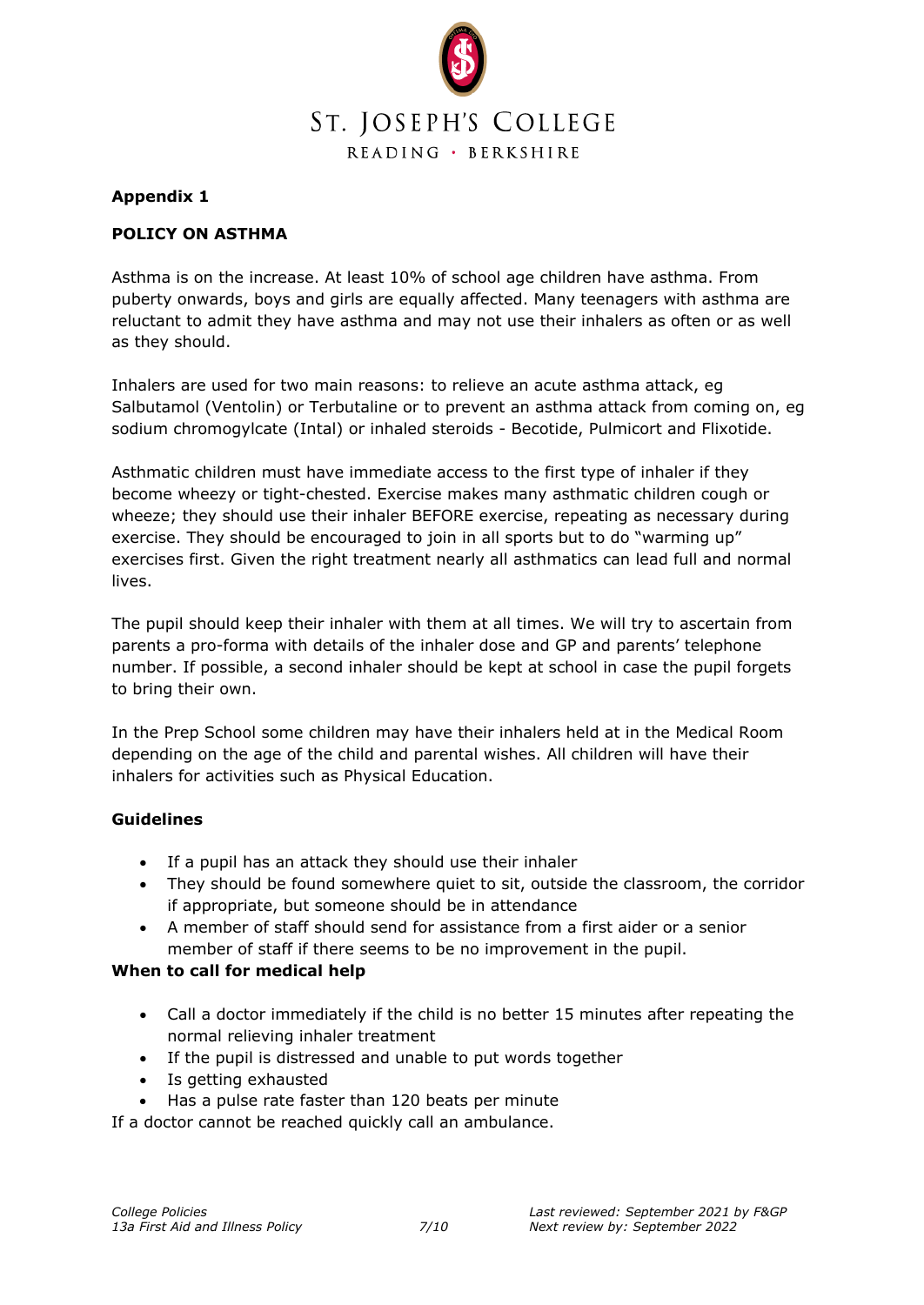

# **Appendix 2**

# **POLICY ON USE OF EPIPEN**

Once a child or adult potentially at risk of severe allergic reaction (SAR) has been identified there must be liaison between the following to co-ordinate the management of emergency treatment: College; Parent/adult with parental responsibility; pupil if of an appropriate age and understanding; Community School Nurse; Allergy Consultant/GP where appropriate.

# **The College will:**

Liaise with key personnel; complete internal paperwork and maintain up-to-date records; keep a register of pupils or staff with SAR; ensure there is an appropriate number of trained staff; complete risk assessments for off-site educational visits; have trained first aiders; store spare Auto Injectors safely and appropriately; provide photographs of SAR pupils/staff for staff room display.

# **The Parents will:**

Provide auto-injector for use in school; ensure their child takes responsibility and carries own auto-injector (Senior School age); Prep School pupils have their auto-injectors carried by a member of staff until they are judged old enough to do so themselves; make available Emergency Treatment Plan if appropriate.

# **Meeting the Needs of Individual Pupils/ staff**

All pupils/staff will vary in their reactions and each pupils'/staff needs should be discussed individually to ascertain their specific symptoms. Some symptoms necessitate the immediate administration of Auto-Injector by injection; resuscitation may also be required. Additional, generic spare Auto-Injectors are held in the Bursary for emergencies.

# **General Description of Anaphylaxis**

This is typically a sudden event taking place seconds or minutes after exposure to a substance to which the individual is allergic, but the reaction can be delayed. Typical signs and symptoms should be treated even if there is a delay following exposure. Signs and symptoms are only very rarely delayed in onset for over an hour.

# **Signs and Symptoms which require immediate treatment:**

#### **Respiratory Difficulties**

- Difficulty breathing due to severe asthma or throat swelling
- Swelling of throat and mouth, choking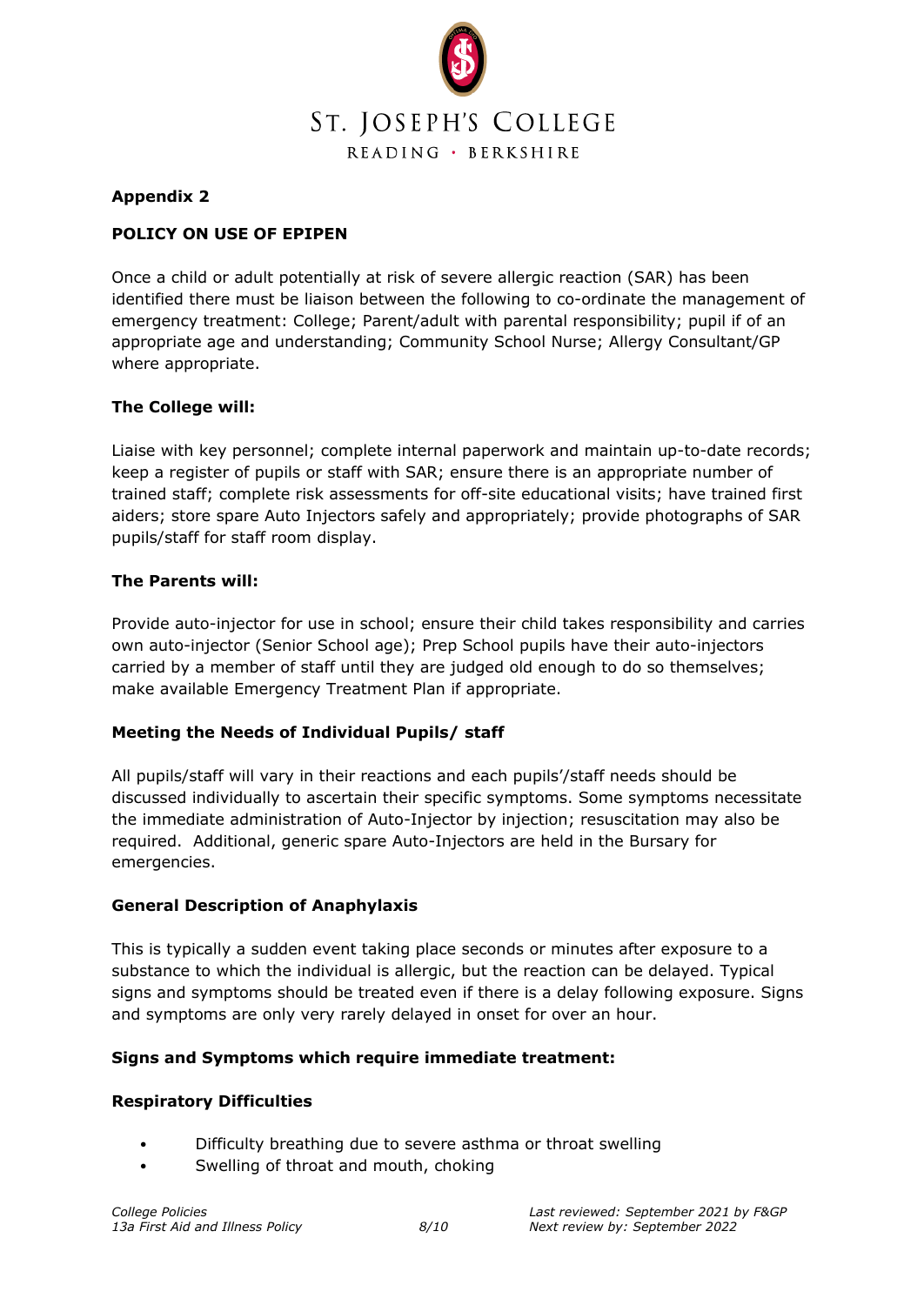

- Difficulty in swallowing or speaking, hoarseness
	- Lips may turn blue

# **Hypotension (Low blood pressure)**

- A feeling of faintness or dizziness
- Sense of impending doom
- Tingling and swelling of the lips, tongue, mouth or face
- Burning sensation in and around the mouth
- Generalised skin irritation with the production of hives (nettle rash)
- Abdominal cramps, nausea, vomiting and diarrhoea may occur
- Collapse and unconsciousness

# **If there is marked difficulty in breathing or swallowing and/or a sudden weakness or floppiness, regard these as serious symptoms requiring immediate treatment.**

# **Emergency Action:**

- Calm the child/adult and place them in a comfortable position
- Assess Airway and Breathing: commence full resuscitation if required
- Pupil/adult may be able to self administer the Auto-Injector if they are carrying it. Note time.
- Send for SAR pack and trained help/First Aider if available however, any competent adult is permitted to administer this life saving treatment under the Human Medicines Regulations 2012.
- Check you have correct SAR pack for the child/adult and the Auto-Injector expiry date
- Send for ambulance (999 call) and give details that a pupil/member of staff has had a severe allergic reaction and has been given Adrenaline (Epinephrine)

# **Follow Individual Care Plan if available**

If no Individual Treatment Plan:

- Check if pupil/adult has administered own Auto-Injector and note time
- If Auto-Injector has not been given, administer first Auto-Injector from the pack following instructions and note time it was given
- Administer the adrenaline by injecting it through the clothing directly into the thigh
- **Visual Directions for using an Auto-Injector are displayed in the staff room/Prep Medical Room**
- If no improvement after 10 minutes, or if pupil's/staff condition improves and then deteriorates, administer 2nd Auto-Injector if available and note time given
- The Auto-Injector should be placed in a bag and taken to the hospital with the child/adult